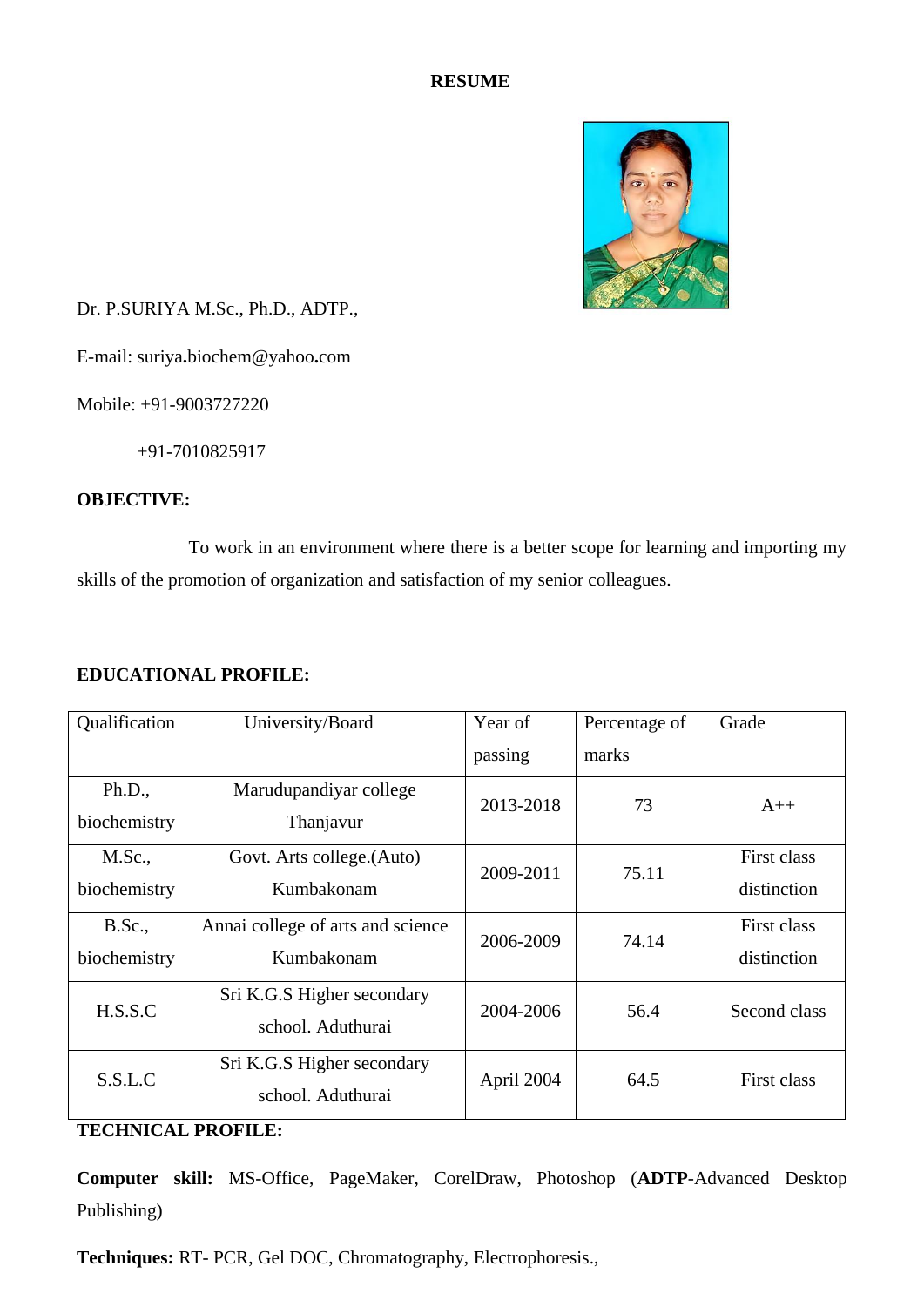#### **Workshops:**

Participated one day workshop on PAGE and SDS-PAGE Electrophoretic techniques (WET)

Participated state level workshop on MYCORRHIZAL TECHNOLOGY

Participated in the UGC Sponsored National workshop on Research Methodology, knowledge Management & Environmental Management (SPT)

Participated national level workshop in Entrepreneurial skills within Life science graduates: Inculcation and Innovation

Participated UGC Sponsored National level Workshop on "Microtechniques"

#### **Seminar:**

National level: Presented – 3, Participated – 4; International level: Presented –2, Participated-1

#### **Conference:**

National level: Presented – 5, Participated – 2; International level Presented – 3, Participated-1

### **Hands on Training:**

Participated- 2

## **Faculty Development program:**

Participated- 3

## **Appreciation and Honors of Achievements:**

Received – 6

### **Project Supervisor:**

Guided M.Sc., projects - 7

## **COURSE ORGANIZED:**

School education course on Biology (Zoology) organized in online for  $11<sup>th</sup>$  standard students through **Government of Tamil Nadu**.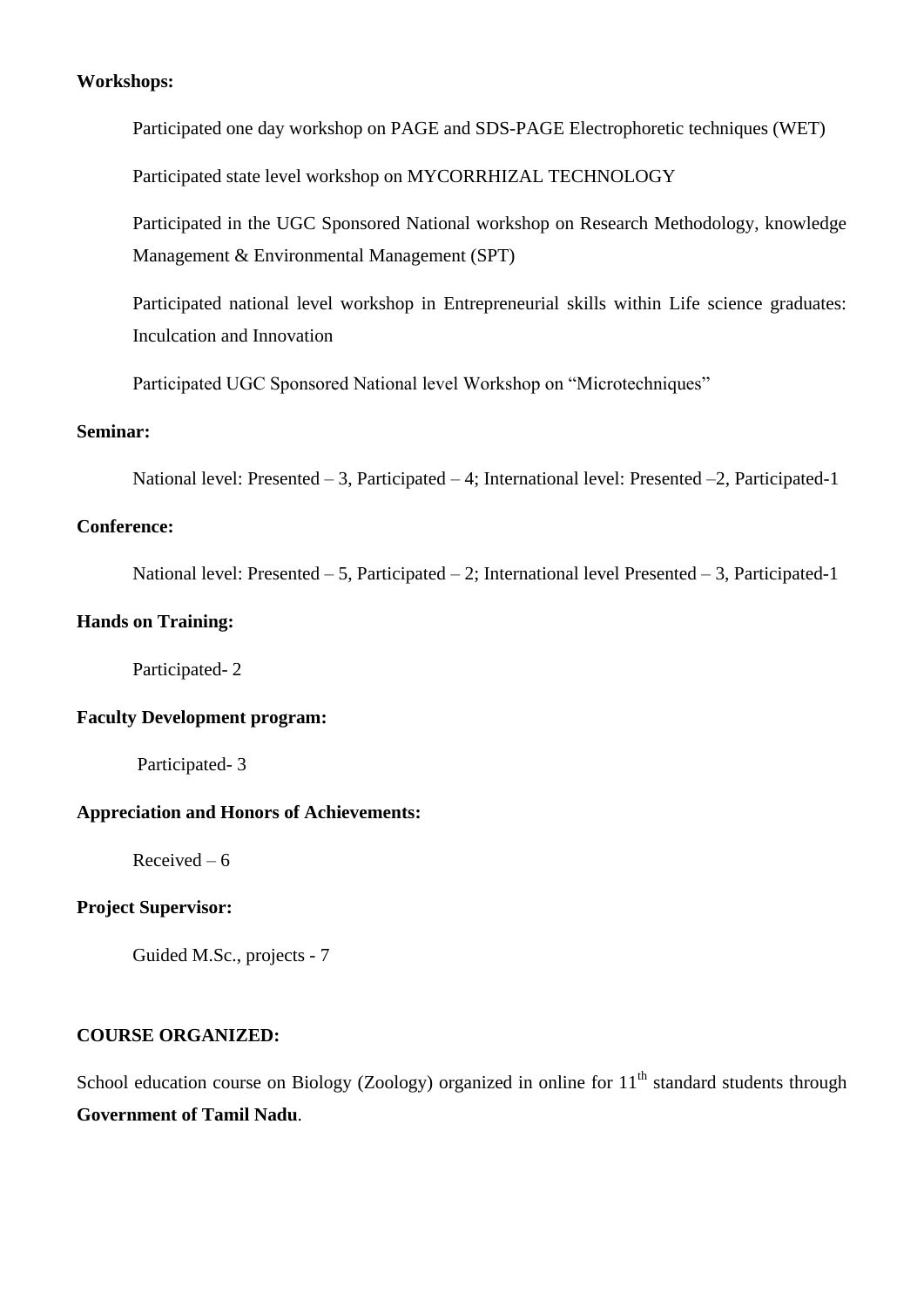#### **PAPERS PUBLICATION:**

"Screening and Prevention of HPV infected Cervical Cancer – A Review" Volume 6 Issue No.5, May 2016, [www.ijesc.org,](http://www.ijesc.org/) ISSN 2250-1371. **Suriya Palanivelu**, Aiyavu C, Gobinath.

Antioxidant And Free Radical Scavenging Activity Of Diosgenin determined By using different In Vitro Methods. **Suriya P1**., Aiyavu C2., Nethaj1., Suresh K3 and Arunkumar R

Diosgenin induces Oxidative stress and apoptosis in Human Hep-2 Laryngeal and Kb Oral Cancer Cells. **P. Suriya\*,** C. Aiyavu\*\*, Nethaj\*, K. Suresh\*\*\* & R. Arunkumar

Screening and Prevention of HPV infected Cervical Cancer – A Review Volume 1, Issue: March 2019, www.aeijmr.com, ISSN 2348-6724. **Suriya Palanivelu**, Aiyavu C, Gobinath Sanmugam.

Expression of P<sup>53</sup> gene in Cervical Cancer screening, **Suriya Palanivelu**, Int J Sci Pharma Res. ISSN 2250-0480;SP-07.WWW.ijlpr.com. Page No:07.

Phytochemical screening and evaluation of Thrombolytic activity of Vitis vinifera Seed extract, The international journal of analytical and Experimental model analysis, ISSN NO: 0886-9367. A. Amargeetha, K. Shibula, **P. Suriya**, K. Shalini

Exploring the potential of Antidiabetic activity of Mangifera indica Leaves extract, Wutan Huatan Jisuan Jishu, ISSN NO: 1001-1749. R. Shalini, **P. Suriya**, A.Amargeetha, K.Shibula.

Evaluation of invitro Anti-Cancer activity of Trianthema decandra Extract.

**P. Suriya1**, R. Shalini2, K. Shibula3, A. Amargeetha4.

#### **PROJECT DETAIL:**

M.Sc: Important mineral and biochemical analysis of various parts of *C. halicacabum*

Ph.D: Cancer Biology

#### **Proceedings/Title of the book**:

New Avenues in Life Science: Trends and Challenges, ISBN: 978-93-852835-2-9, Page No: 68. Analysis of the causes and prevention of cancers in South India, Suriya. P, Aiyavu. C.

Innovative Research in Life Science, ISBN- 978-93-85283-67-3, Page No:33, Screening of serum Enzyme activity levels in Cervical Carcinoma Patients. Suriya Palanivelu, Aiyavu C, Nethaii S.

Life Science-Recent Trends & Applications, ISBN: 978-93-85283-82-6. Page No:34, Biomarkers in Cervical Cancer Screening, P. Suriya, C. Aiyavu, S.Nethaji, K.N. Srinivasan.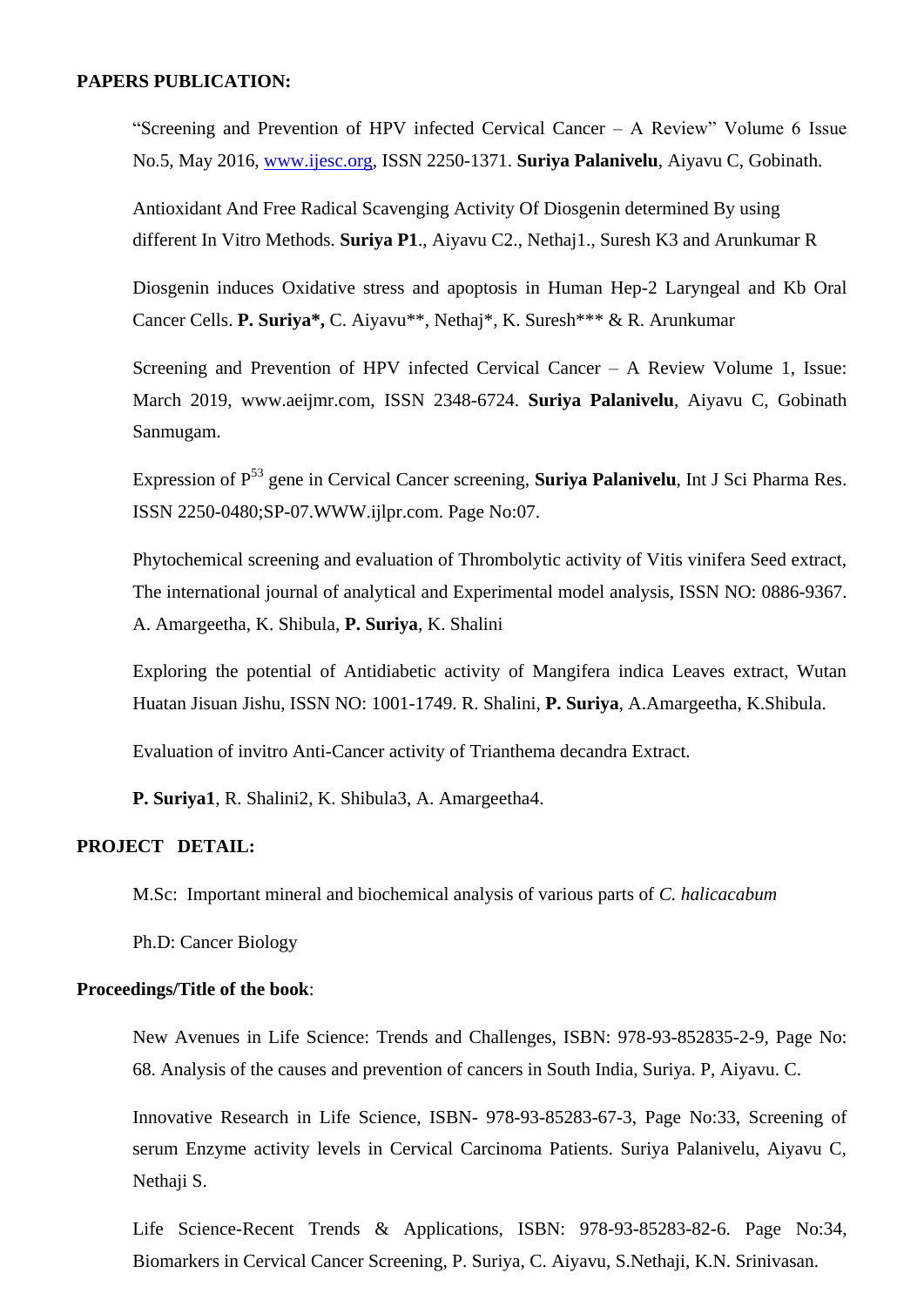Recent Trends in Biological Science, ISBN: 978-93-85283-96-3. Page No: 168, Screening and prevention of HPV infected Cervical Cancer, Suriya Palanivelu, c Aiyavu.

Analysis of HPV infected Cervical Cancer, Page No: 24. Suriya Palanivelu, Aiyavu C

Life science-Recent Trends & Applications, ISBN: 978-93-85283-82-6, First edition-2018, Page No.34, Biomarkers in Cervical Cancer screening.P. Suriya, C. Aiyavu, S. Nethaji, K.N. Srinivasan.

Covid-19 Pandamic: Impact and Strategies for Recovery in Business sectors, ISBN No:978-93- 81537-17-6, Page No:116-124, Novel Corona Virus (Covid-19) Effects in Pharmaceutical Industries, Dr.P.Suriya,

### **AWARDS:**

Received Best Academic Achiever Award.

Super srit achiever award by ICICI Pru life Ins.

#### **CULTURAL/ SPORTS PROFILE:**

I got  $2<sup>nd</sup>$  prize in running race, kabaddi and  $1<sup>st</sup>$  place in group dance competition - Annai college, Kumbakonam. awarded  $2<sup>nd</sup>$  prize in oriental dance college competition conducted by A.V.V.M Sri pushpam college, Thanjavur. Participated dance competition in Govt. College for Women, Kumbakonam, Kalai kaviri college of fine arts and BDU FEST-2008 Bharathidasan university, Tiruchirappalli.

### **TRAINING DETAIL:**

Participated in the Department of Biotechnology, Ministry of science and technology, Govt. of India sponsored short time training course on "In vitro and In vivo Methods in Bioresourse Conservation".

I was taken one month lab assistant training in Biochemistry department, Anbu hospital, Kumbakonam. from 25.04.2011 to 27.05.2011.

#### **WORKING EXPERINCE:**

Worked as **FSE** (from 23.09.2011 to 07.05.2012) ARAN MOTORS - Mahindra dealer, Thanjavur.

Passed in **IRDI** Examination and worked as advisor for one year in ICICI prolife insurance, Thanjavur.

Working as **Head and Assistant Professor** – Dept. of Biochemistry in Annai College of Arts and Science, Kovilacheri, Kumbakonam.